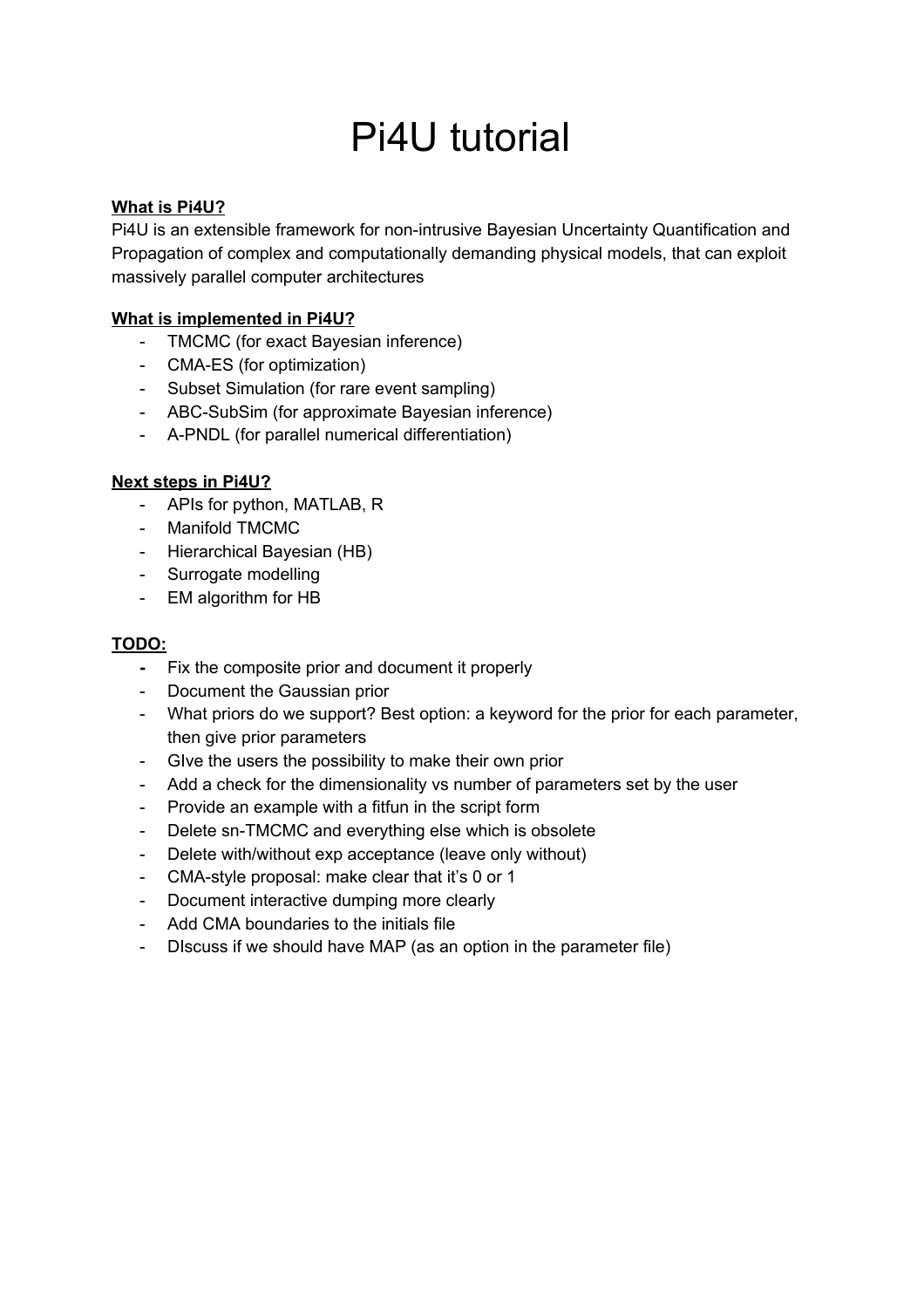#### **INSTALLATION on Mac:**

Pi4U is based on TORC, a task-parallel library created by P. Hadjidoukas [1]. The steps to install TORC on a Mac are:

- 1. brew install mpich gsl R *# skip if you already have those package*
- 2. R # opens R. Inside R type the following:
	- a. install.packages("sp") # for plotting data
	- **b.** quit()  $\#$  *quits R*
- 3. cd <path to your new pi4u installation>
- 4. git clone <nethz username>@[scratch-petros.ethz.ch](http://scratch-petros.ethz.ch/):/export/home/gitroot/pi4u.gi  $\pm$
- 5. cd pi4u/torc lite
- 6. ./configure CC=mpicc --prefix=<install folder> *# default prefix: /usr/local*
- 7. make && make install

#### **INSTALLATION on a cluster**

Instead of 1. load the corresponding modules

#### **INSTALLATION on Linux (Ubuntu)**

Follow the steps for Mac, just instead of step 1. Run:

sudo apt-get install libmpich-dev libgsl-dev r-base For the step "install.packages("sp")" in R and the step "make install" (in the case the default  $-\text{prefix}$  value was used in the  $./\text{configure}$  step), you may need to use sudo.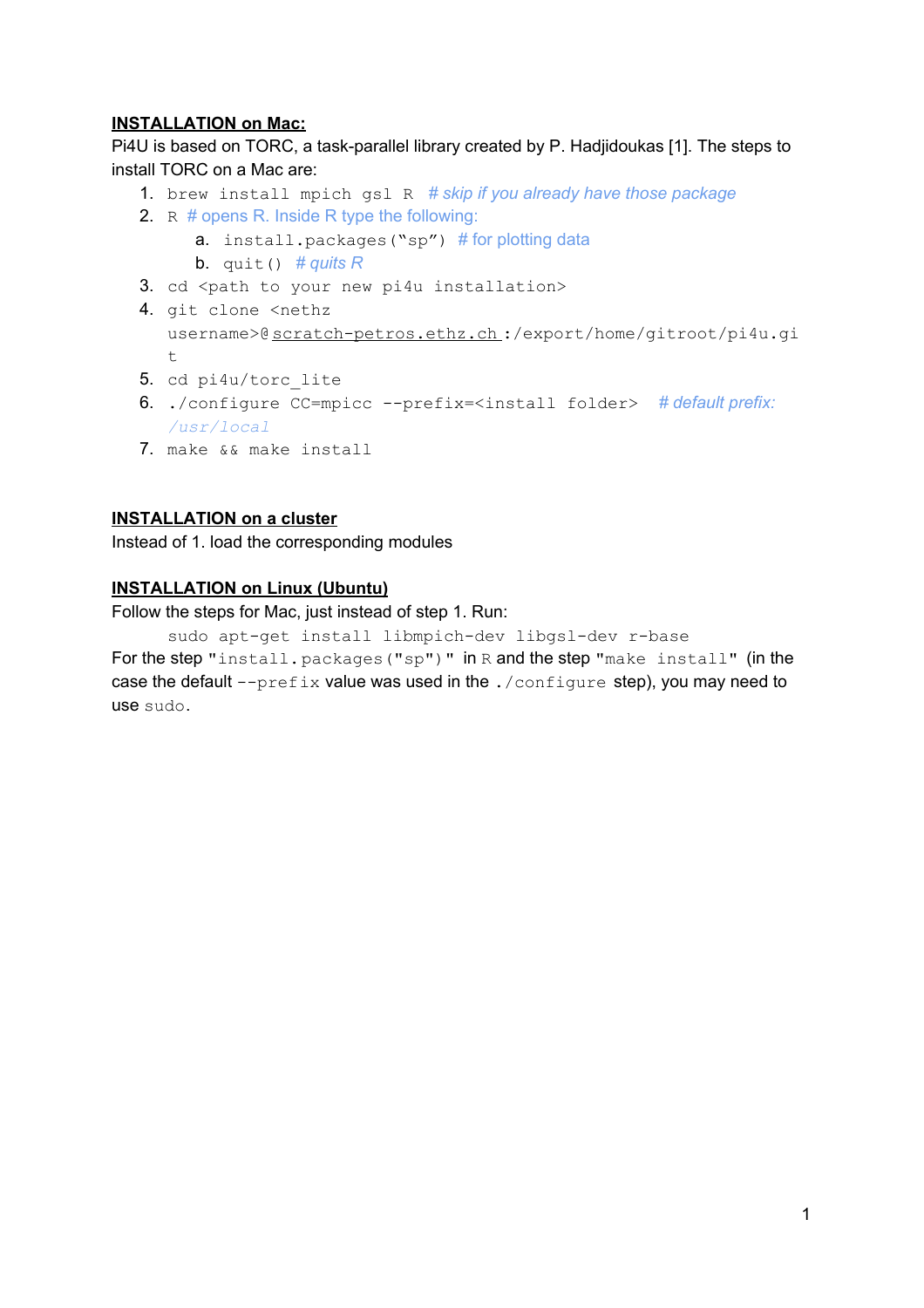#### **EXAMPLE to run:**

Sample negative [Rosenbrock function](https://en.wikipedia.org/wiki/Rosenbrock_function) (a = 1, b = 100) using TMCMC [2]:

- 1. cd pi4u.git/engines
- 2. make
- 3. mpirun -np 1 ./engine\_tmcmc
- 4. cd postprocessing tools
- 5. set fname in kdeplotter. R to "../curgen\_db\_008.txt" which contains samples of the last generation
- 6. Plot results: R --no-save < kdeplotter.R
- 7. cd ..
- 8. open curgen\_db\_008.png *# you should see Fig. 1*



Fig. 1. Posterior PDF for the Rosenbrock function. Diagonals: marginal distributions of the corresponding parameters. Above diagonal: samples colored by the log-likelihood value. Below diagonal: smoothed histogram of the samples.

#### **PARAMETER file:** tmcmc.par

The parameters in this file control the behavior of TMCMC. Be careful to change the prior parameters when changing dimension N of the problem, e.g. for gaussian prior the covariance matrix should be of dimension NxN (in matlab format) and the mean vector of dimension N.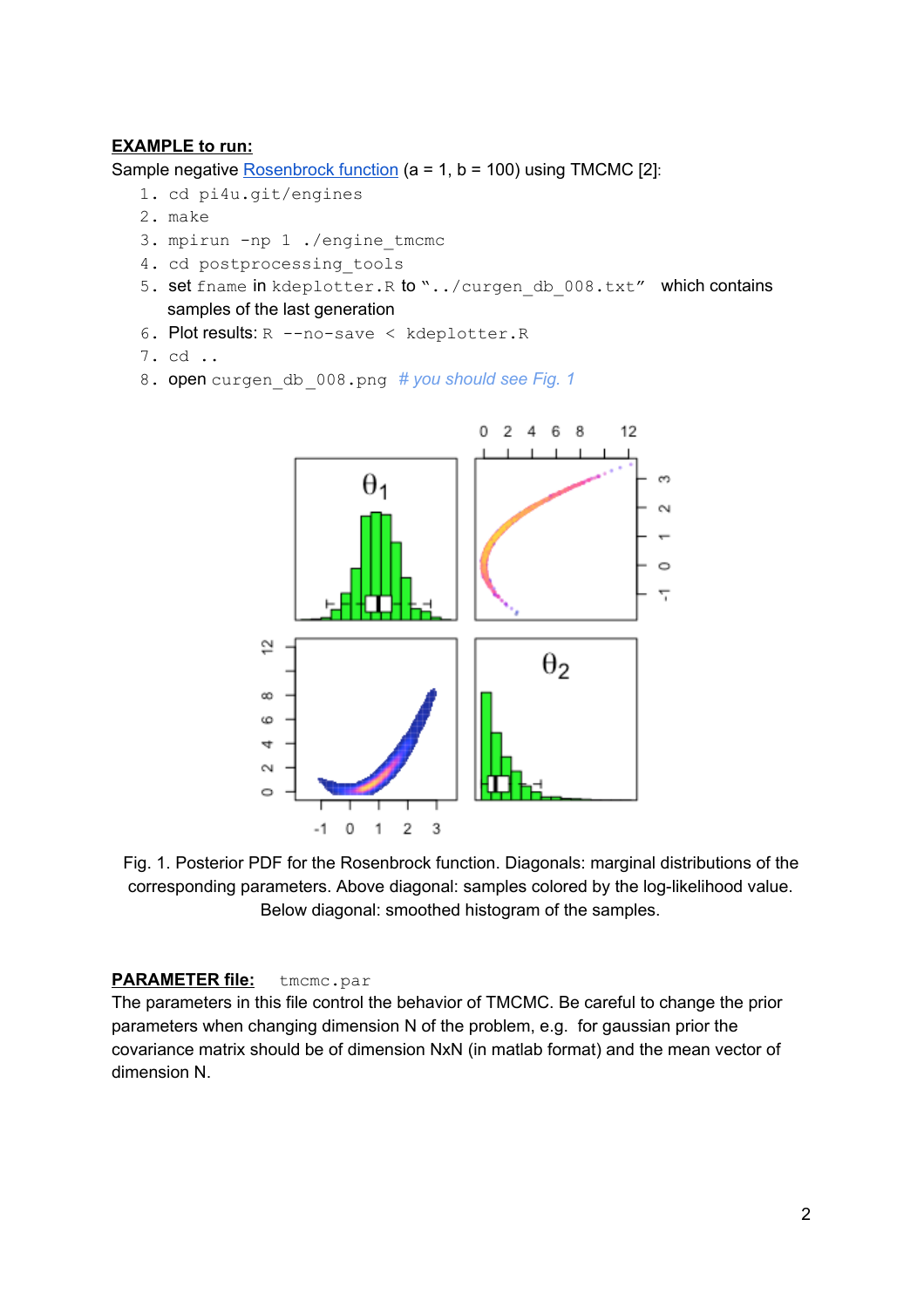#### **SETTING UP your example**

- 1. Write your fitness function:
	- a. for an easy log-likelihood: modify engines/fitfun.c in such a way that it takes a vector of parameters and returns the log-likelihood value (see engines/fitfun.c for examples). The fitfun should have the following signature: double fitfun (double  $x$ , int N, void \*output, int  $*info$ ), where x is the current sample, N is the dimensionality of the problem (denoted Nth in the tmcmc.par), output is used if the function should return something more than just a log-likelihood value, info contains information about the position of the current sample in the TMCMC task-graph:  $info[0] = stage, info[1] = chain, info[2] = task, info[3]$ can be used for subtask index.
	- b. for a complicated log-likelihood: write a script which will compute your log-likelihood value and call it from the engines/fitfun.c
- 2. Modify the  $t_{\text{mcm}}$ ,  $pax$  file accordingly: change the dimensionality of the problem (Nth), the population size (PopSize), the type of prior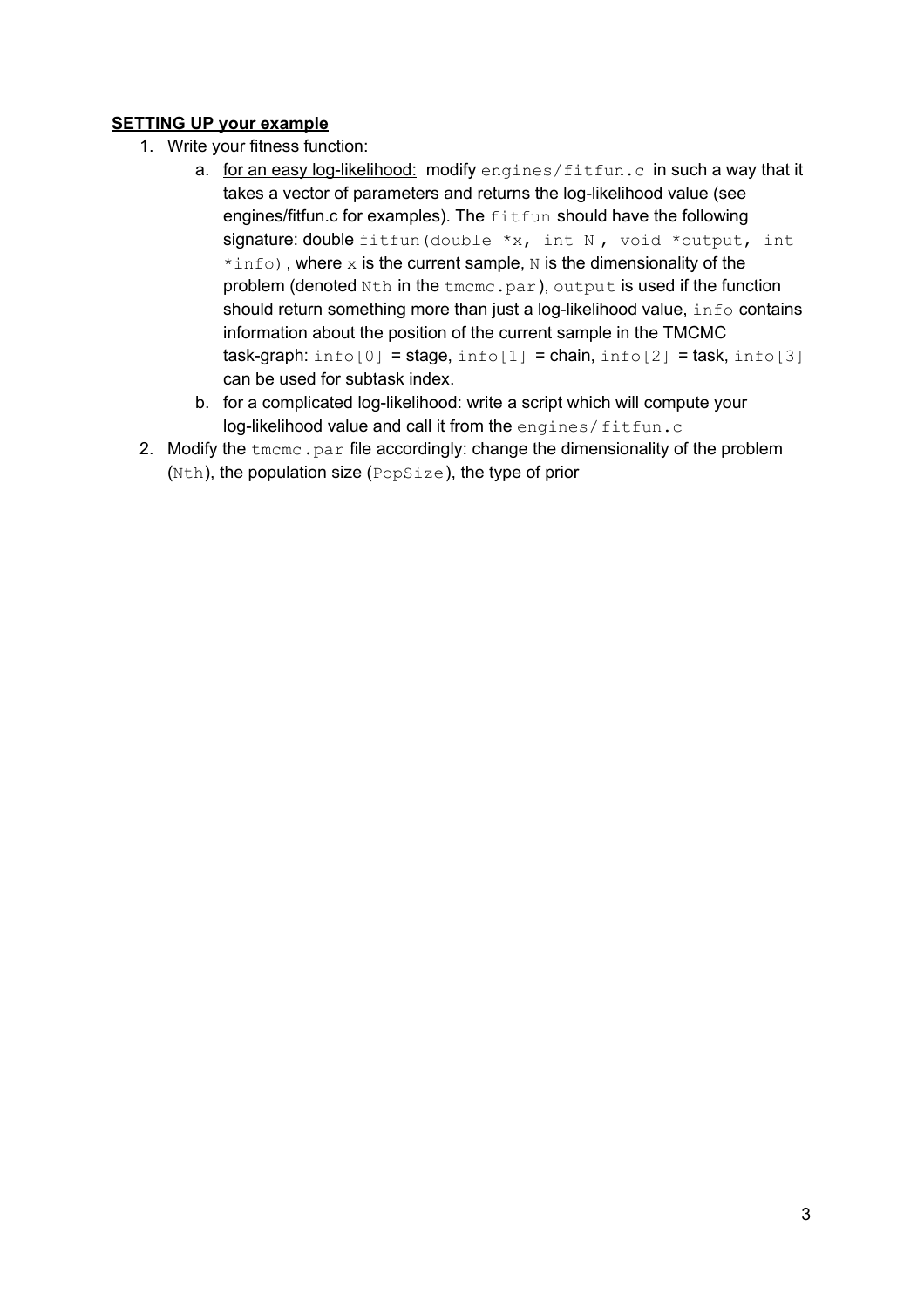## **Running other engines**

### **CMA-ES:**

CMA-ES is a black-box minimization algorithm [3].

- 1. mpirun -np 1 ./engine\_cmaes *# It uses the same fitfun.c and is compiled together with engine\_tmcmc*
- 2. Have in mind that CMA-ES does minimization, so the log-likelihood has a minus sign inside engine cmaes.c, because we look for the parameters which maximize the log-likelihood
- 3. Check the outcmaesxrecentbest.dat for the output
- 4. Now you can play with the parameters: edit cmaes initials.par (see the comments inside)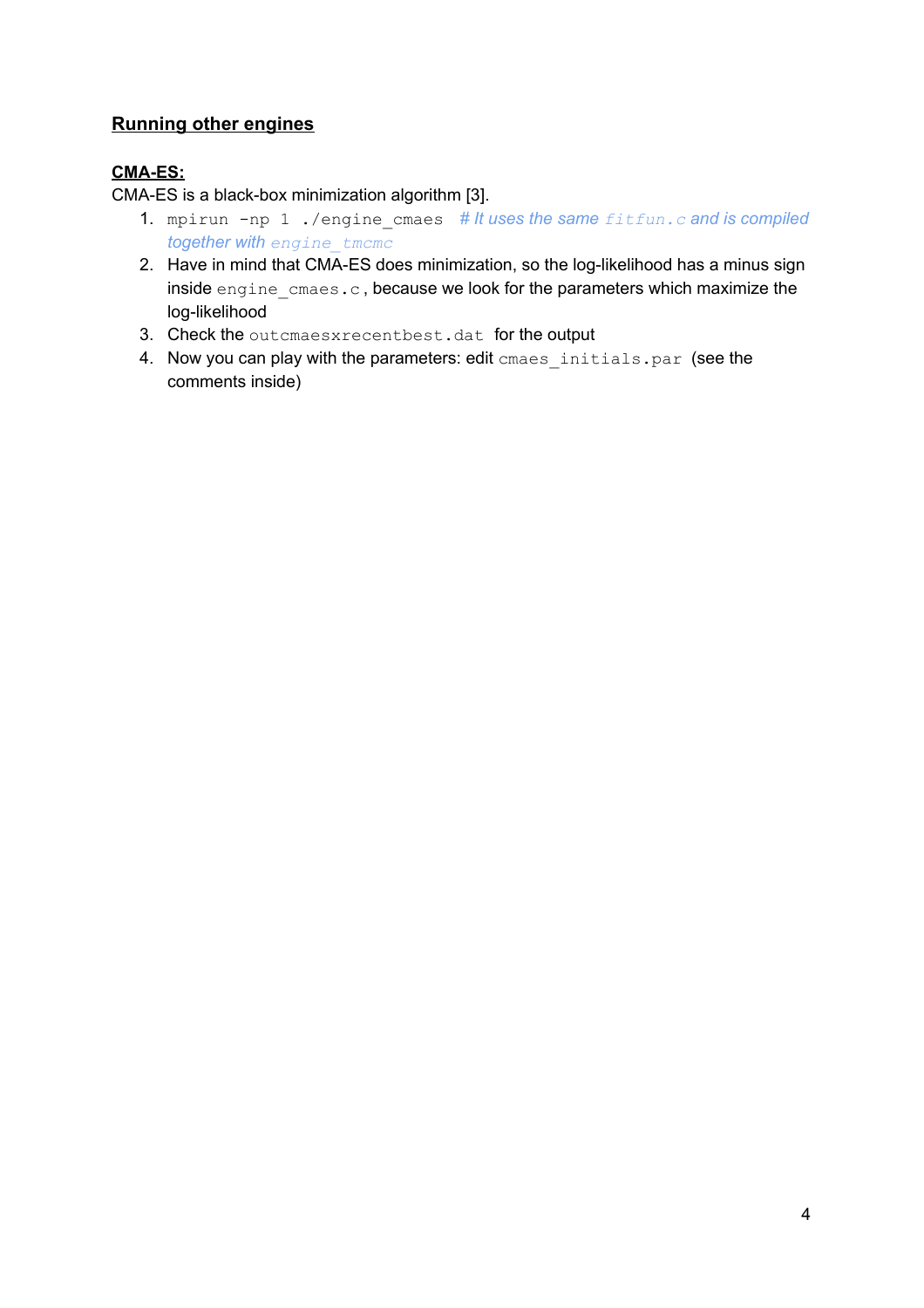# **Troubleshooting**

- **MPI:** Make sure your localhost name is the same in your terminal and your /etc/hosts file. If not, you will get an error when trying to run mpich, "gethostbyname failed". To fix that: do cat /etc/hosts and it should print out sth like: // 127.0.0.1 my hostname, where my hostname should match the one in your terminal. If not, change one of them: change /etc/hosts: sudo vim /etc/hosts. Change terminal hostname: sudo scutil --set HostName my new host name